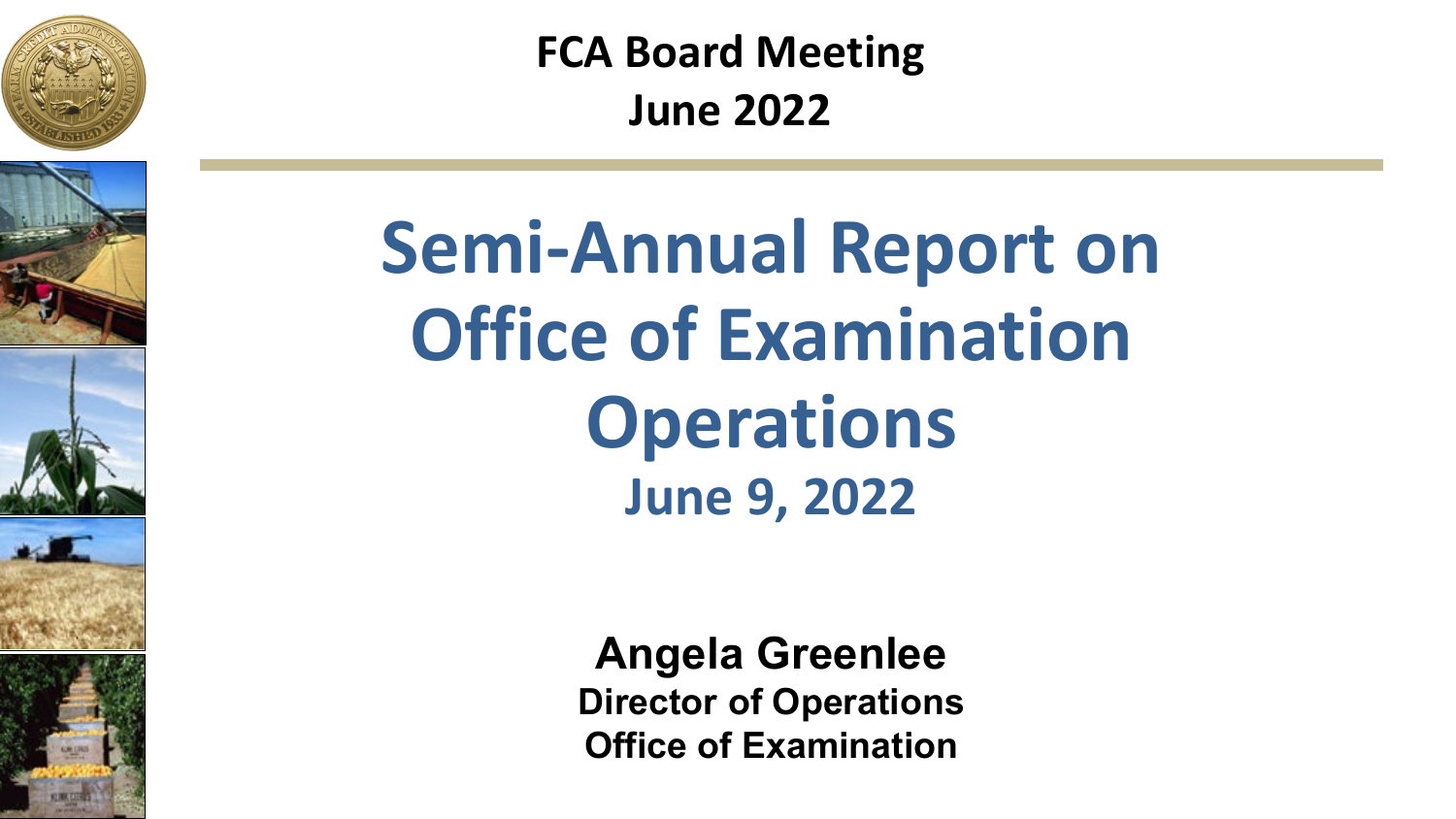

## **OE Operations Agenda Topics**



- ▶ Operating Plan Objectives:
	- **Risk Supervision and Examination Activities** 
		- FY 2022 National Oversight Plan (NOP)
	- Public Mission
	- Operational Efficiency and Effectiveness
	- **Human Capital Update**
- **Summary**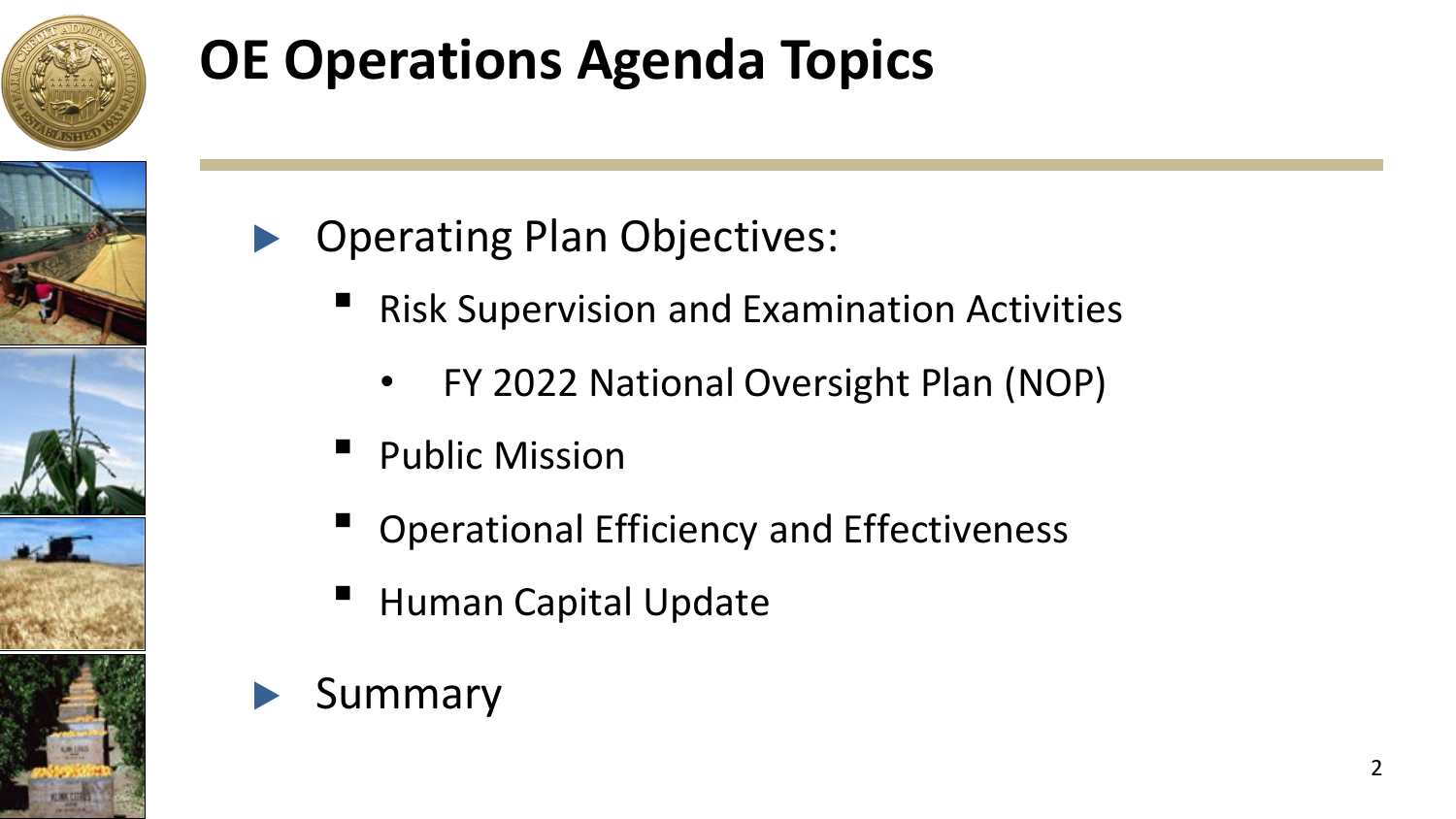

#### **Risk Supervision & Examination Activities**

| <b>System</b>                      | <b>69 Lending Institutions</b>                            |                         |  |
|------------------------------------|-----------------------------------------------------------|-------------------------|--|
| <b>Profile</b><br>as of<br>3/31/22 | <b>4 Funding Banks</b><br>Asset Size from \$35B to \$183B |                         |  |
|                                    | <b>65 Associations</b><br>Asset Size from \$33mm to \$38B |                         |  |
|                                    | \$453.0<br>billion                                        | <b>Total Assets</b>     |  |
|                                    | \$360.2<br>billion                                        | <b>Gross Loans</b>      |  |
|                                    | \$1.8<br>billion                                          | <b>1st Qtr Earnings</b> |  |

**FCS institution activities and guidance** (Fiscal Year-to-Date 3/31/2022)

- ▶ Conducted examination and/or oversight activities at all funding banks, all associations, and 8 other entities.
- ▶ Issued 31 reports of examination and 21 interim activity letters.
	- Three institutions were under a higher level of supervisory oversight.
	- ▶ Issued communications and guidance.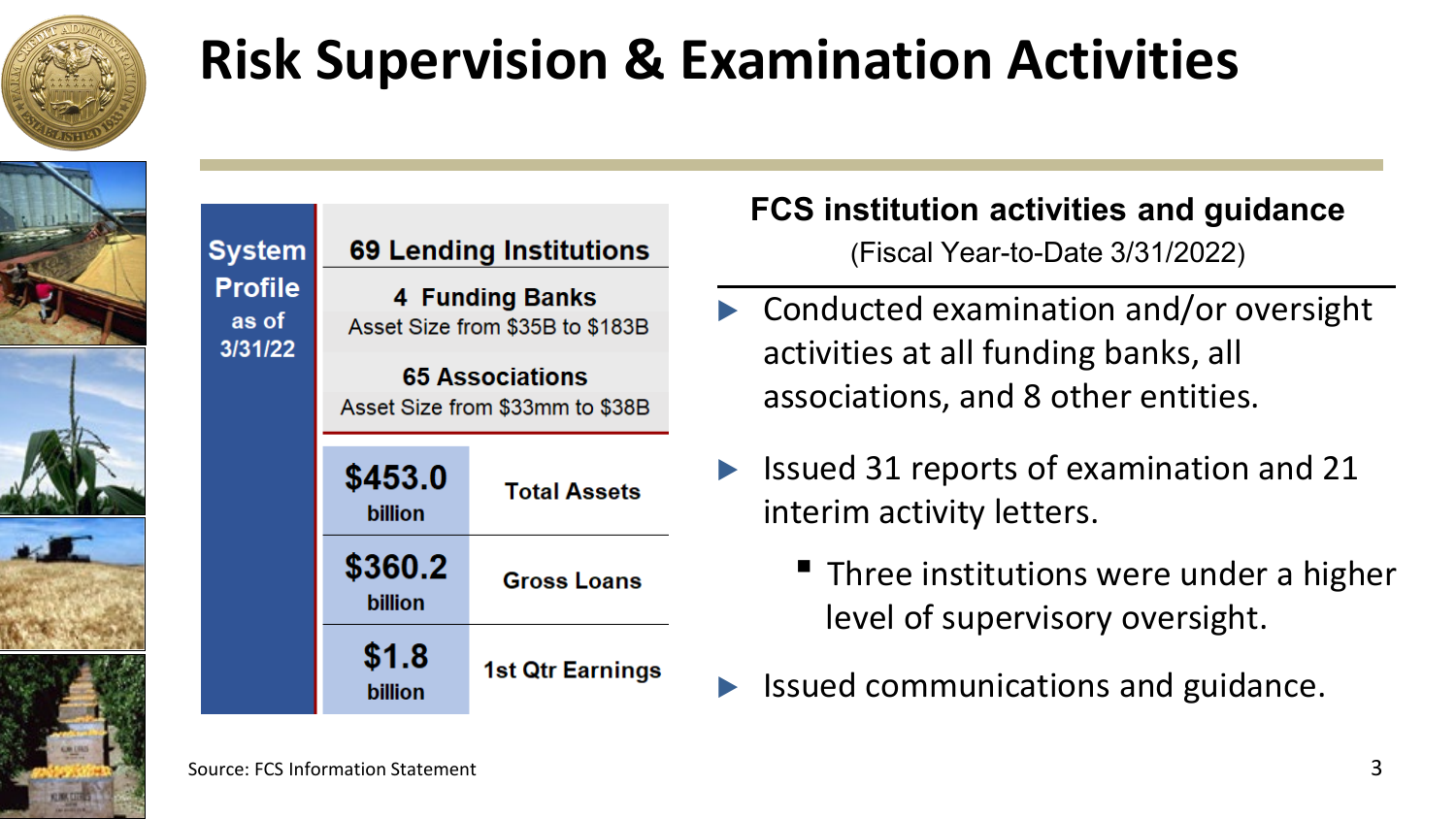

#### **Supervision & Examination Initiatives**



#### **2022 NOP Risk Topics and Strategies:**

- ▶ Cybersecurity in an Increasing Threat Environment
	- Inventory critical information technology (IT) assets of System institutions and their counterparties.
	- Assess vulnerability management and cybersecurity incident response plans.
	- Review technology plans for selected institutions and identify and inventory major technology initiatives impacting critical financial systems.
	- Evaluate the adequacy of controls over ACH/wire transfer programs.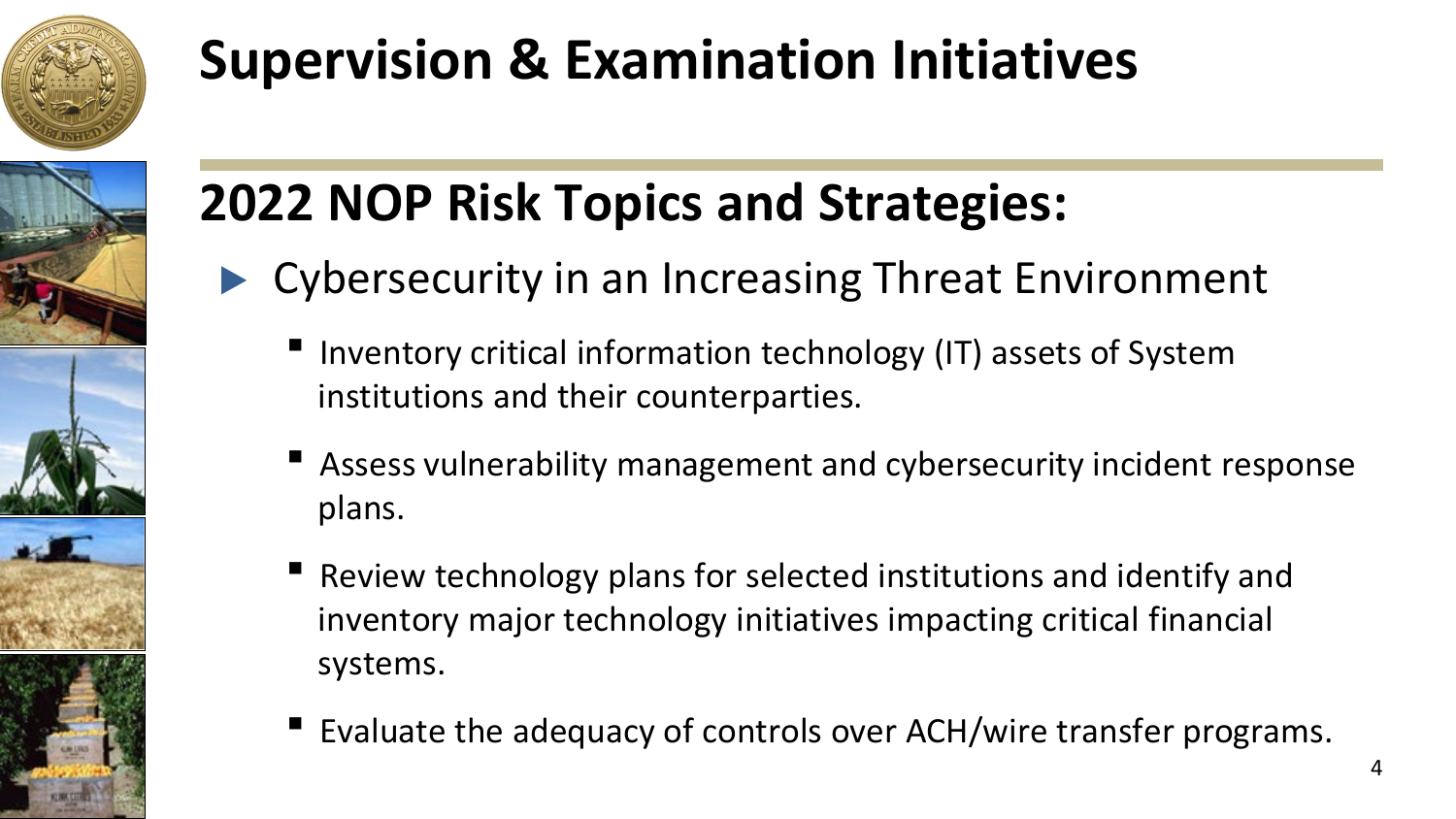

## **Supervision & Examination Initiatives**

# **2022 NOP Risk Topics and Strategies:**

- Loan Underwriting in a Period of Significant Volatility
	- Assess new loan sources and quality by monitoring changes in RE values, reviewing Systemwide RE loan-to-value trends, and examining loan underwriting in portfolios with strong loan growth or significant cash grain concentrations.\*
	- Compare each institution's LUS and risk rating criteria against System guidance and peer institutions.
	- Identify portfolio segments and institutions most vulnerable to drought and water challenges and assess LPM practices to mitigate implications.

\* OE revised this NOP strategy in the FY 2022 OE Operating Plan because of evolving risk conditions.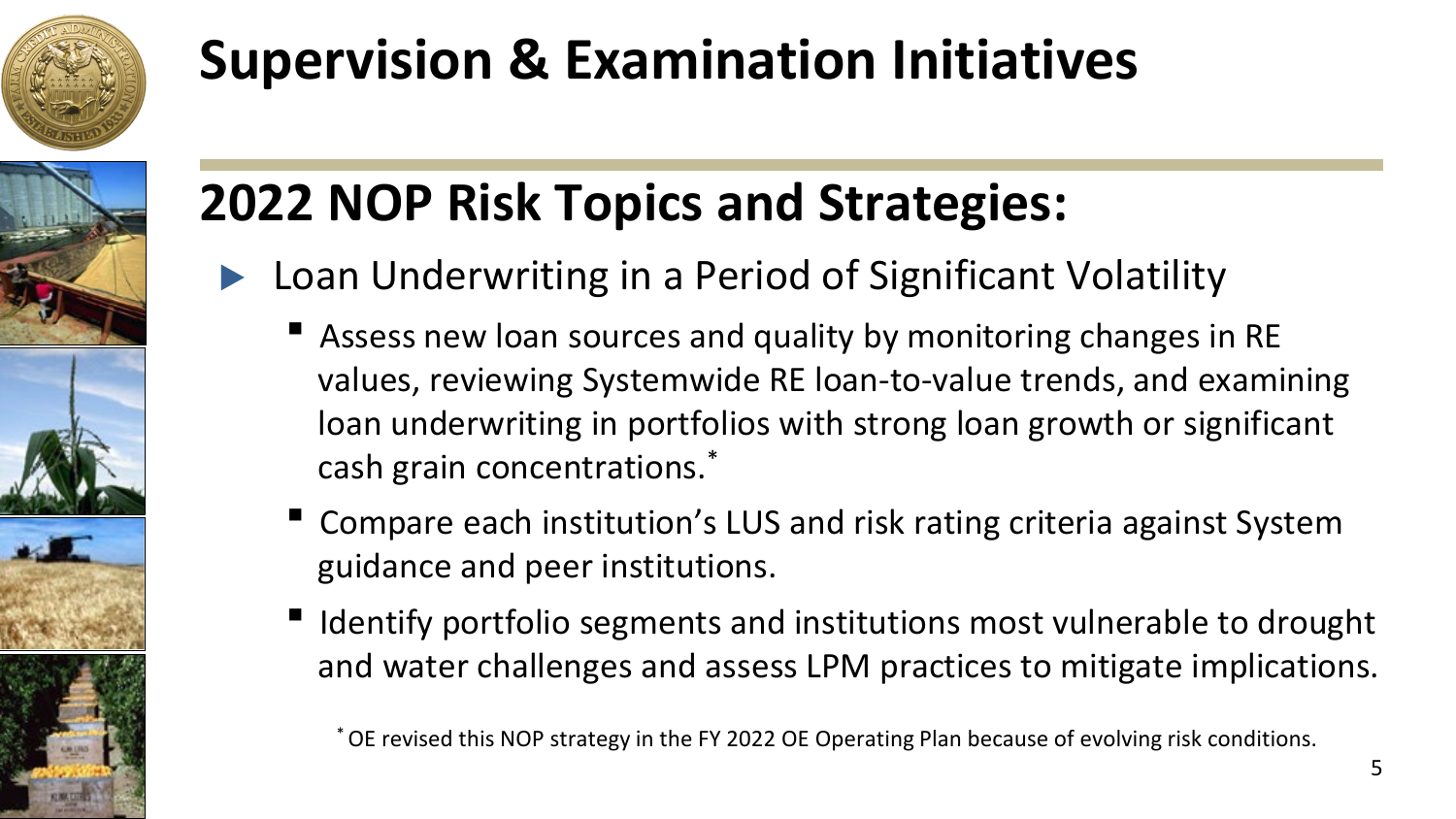

#### **Public Mission**



#### **Young, Beginning, and Small Farmers (YBS) Programs and Strategies:**

- **Develop and implement phase one of the stand-alone YBS rating system** in partnership with ODAE and other agency offices, aligning with the availability of the data from the new qualitative non-lending reporting.
- Develop a survey and repository for examiners to document an institution's YBS lending best practices and summarize results.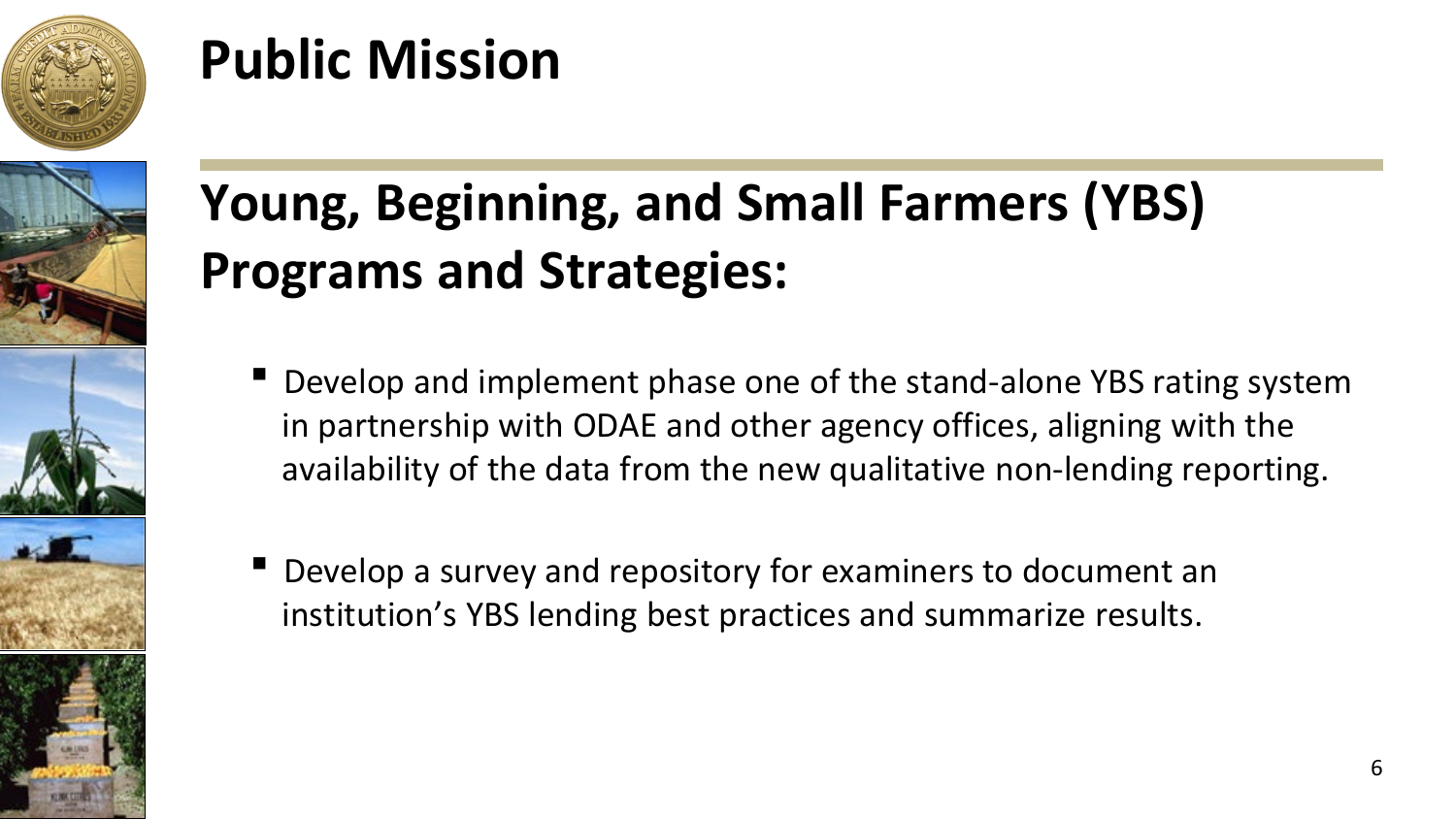

# **Operational Efficiency & Effectiveness**



#### ▶ **Examination tools | Ongoing technology initiatives**

- EDGe and management reporting
- Data analytics and examination tools
- ▶ **OE budget results (Fiscal year-to-date as of 3/31/2022)**

FY 2022 OE Budget



| <b>FTES</b>                 |       |
|-----------------------------|-------|
| ◆ Projected Full Year FTE's | 181.1 |
| ◆ Budgeted Full Year FTE's  | 184.8 |
| <b>Budget Variance</b>      | (3.7) |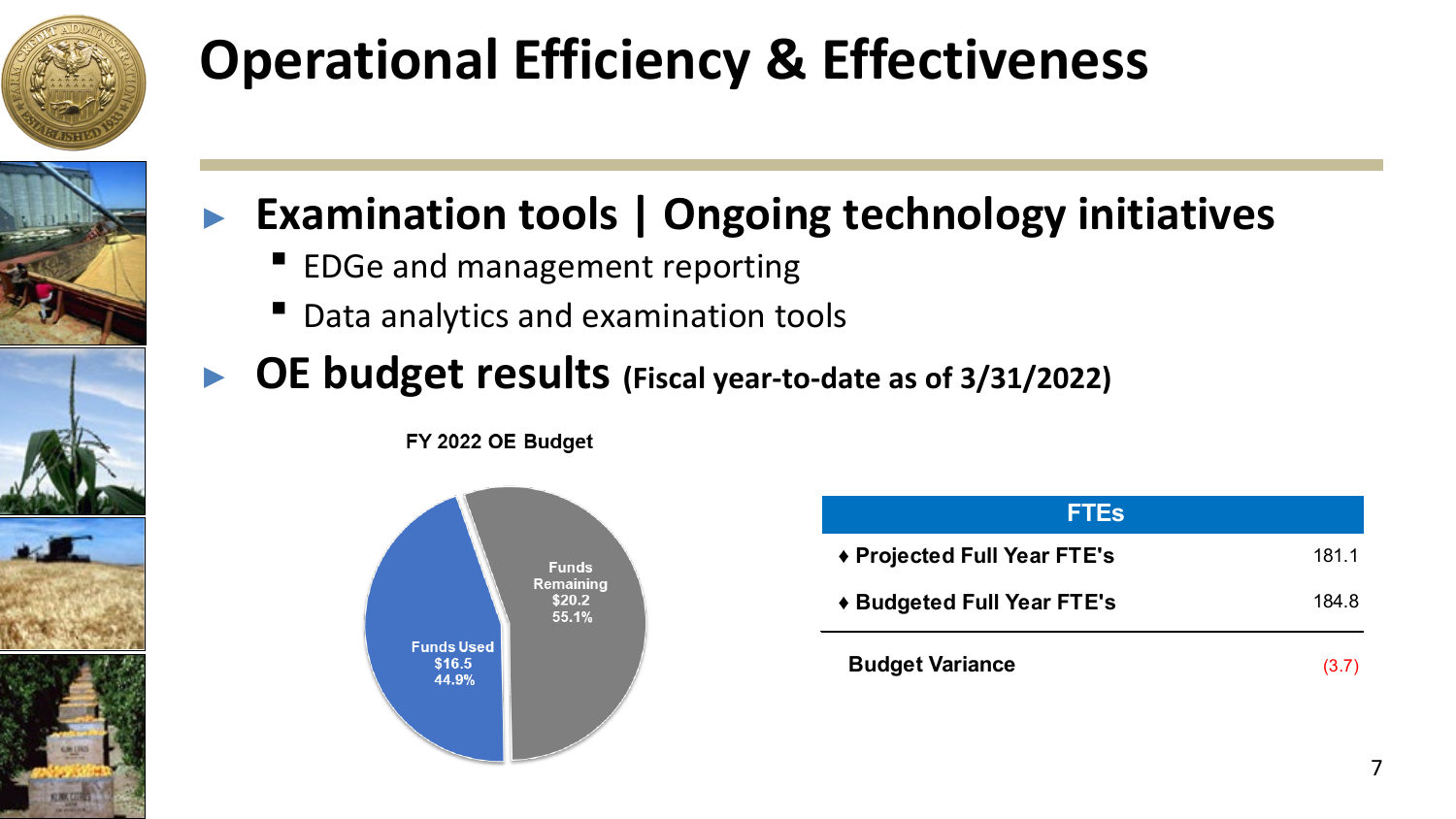

## **Human Capital Update**

- ▶ Hiring and developing Associate Examiners ▶ Post-commission training
- ▶ Development opportunities ▶ OE-All hybrid conference

| Total OE Staff*                | <b>Planned</b> | <b>Known prior</b><br>to 5/31/2022 | <b>Variance</b> |
|--------------------------------|----------------|------------------------------------|-----------------|
| <b>Beginning FY 2022</b>       | 184            | 183                                | (1)             |
| <b>Attrition   Retirements</b> | (17)           | (26)                               | (9)             |
| <b>Hirings</b>                 | 16             | 15                                 | (1)             |
| Ending FY 2022                 | 183            | 172                                | (11)            |

All known hiring and attritions as of May 31, 2022.<br>Senior Management.

#### **Total OE Staff\* Commissioned Examiners\***

| Commissioned*<br><b>Examiners</b>    | <b>Planned</b> | <b>Known prior</b><br>to 5/31/2022 | <b>Variance</b> |
|--------------------------------------|----------------|------------------------------------|-----------------|
| <b>Beginning FY 2022</b>             | 87             | 87                                 | 0               |
| Attrition   Retirements <sup>1</sup> | (8)            | (13)                               | (5)             |
| <b>Hirings</b>                       | o              |                                    |                 |
| <b>Newly Commissioned</b>            | 10             | 11                                 |                 |
| Ending FY 2022                       | 89             | 86                                 | (3)             |

1 Attrition includes two commissioned examiners moving into